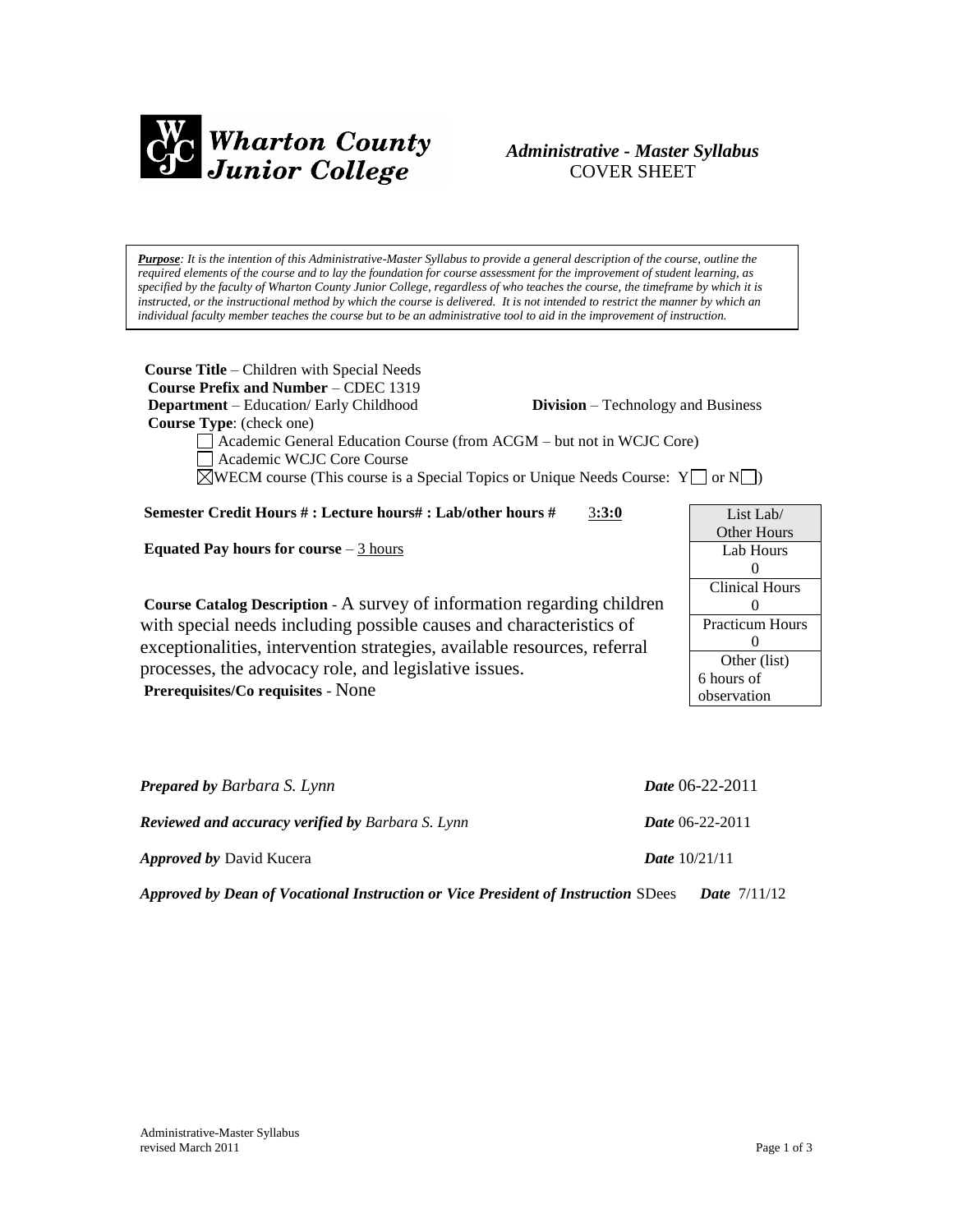

- **I. Topical Outline** Each offering of this course must include the following topics (be sure to include information regarding lab, practicum, clinical or other non-lecture instruction):
- Summarize causes, incidences and characteristics of exceptionalities related to the domains of development;
- Discuss current terminology (such as inclusion, assistive technology, and least restrictive environment) and practices for intervention strategies
- Identify appropriate community resources and referrals for individual children and families;
- Review legislation and legal mandates and their impact on practices and environments;
- Explain the role of advocacy for children with special needs and their families.
- Use various types of materials and resources, including current technology, to support learning in all domains for all children.

## **II. Course Learning Outcomes**

| <b>Course Learning Outcome</b>                           | <b>Method of Assessment</b>                               |
|----------------------------------------------------------|-----------------------------------------------------------|
|                                                          | 1. Students will complete a term project in which they    |
| 1. Using various materials, resources, and technology,   | adapt lessons for children with disabilities or           |
| students will adapt lesson plans to support learning for | developmental delays (ages birth $-12$ years). Six of     |
| disabled students in an inclusive manner in the          | the lessons will be geared to the cognitive domain, 3     |
| cognitive, physical, and social-emotional domains.       | will be geared for the physical domain, and 3 will be     |
|                                                          | geared for the social-emotional domain. The lessons       |
|                                                          | should be adapted for a variety of disabling conditions.  |
|                                                          | Lessons will be submitted in increments so that           |
|                                                          | instructors can provide feedback to students in the       |
|                                                          | completion of the project. The project will be graded     |
|                                                          | with a departmental rubric with a minimum grade of 70     |
|                                                          | points indicating mastery. Students will share a portion  |
|                                                          | of their project informally in class.                     |
|                                                          | 2. In class assignments, midterm and final exams, and     |
| 2. Summarize causes, incidences and characteristics of   | other quizzes or tests deemed necessary (grade of 70      |
| exceptionalities related to the domains of development   | indicates mastery). The midterm exam must include at      |
| (physical, cognitive, social, and emotional).            | least one essay question to assess higher levels of       |
|                                                          | Bloom's Taxonomy.                                         |
| 3. Explain legal mandates and legislation and their      |                                                           |
| impact on environment, curriculum, and practices for     | 3. Observation summaries of programs for the              |
| children with disabilities.                              | disabled (6, 1-hour each); midterm and final exams        |
|                                                          | (grade of 70 indicates mastery)                           |
| 4. Identify community resources and the process of       |                                                           |
| referral for children with special needs and their       | 4. In class assignments, observation summaries,           |
| families                                                 | midterm, and final exams (grade of 70 indicates           |
|                                                          | mastery)                                                  |
| 5. Communicate thoughts, ideas, information, and         |                                                           |
| messages in writing in a weekly journal.                 | 5. In-class journal entries factored into the attendance/ |
|                                                          | participation grade                                       |